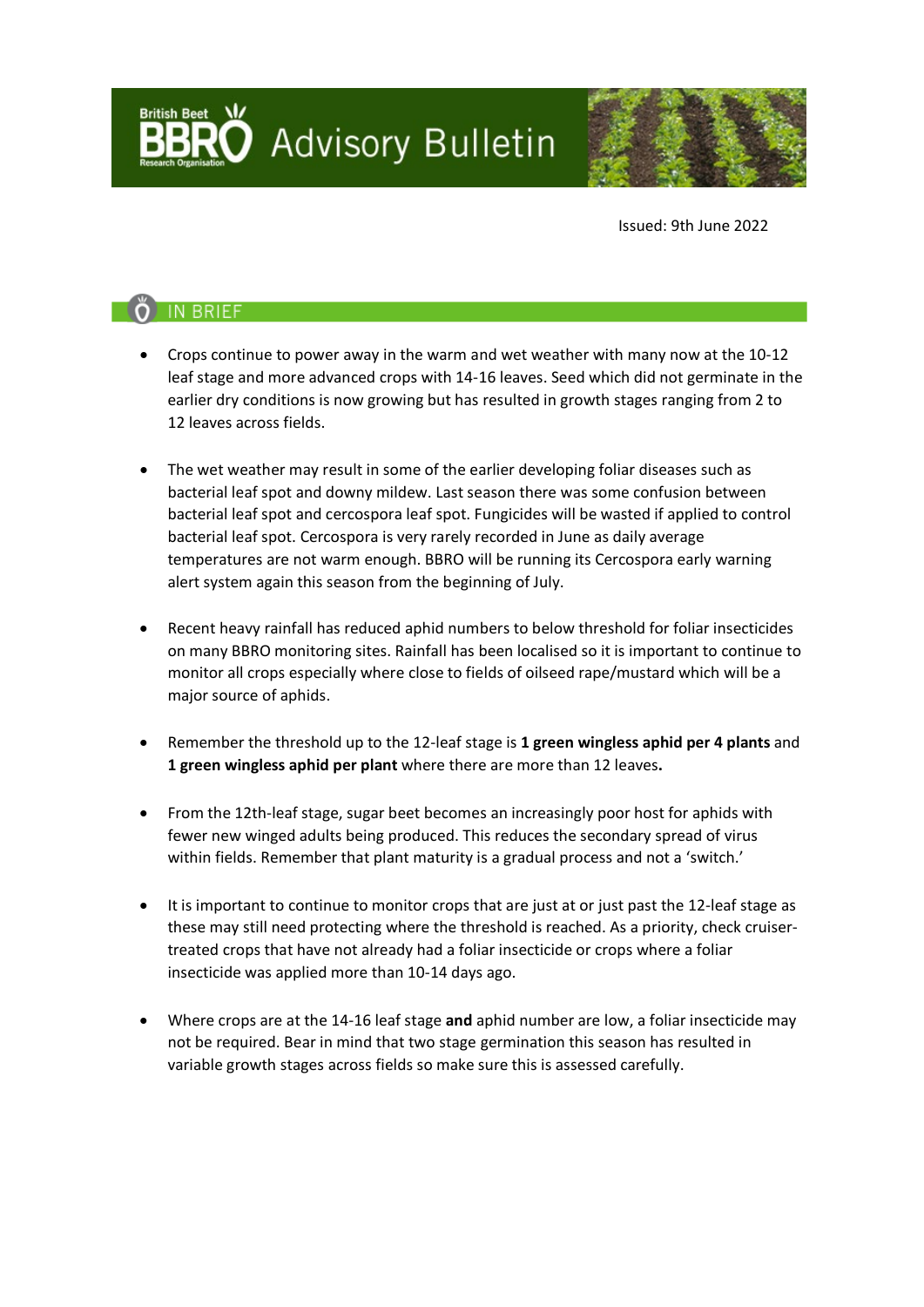

### **Aphid update**

Aphid numbers continue to vary between fields and from day to day. Heavy rain will reduce aphid numbers, but populations can recover and/or new aphid can arrive in crops. The number of beneficiaries such as ladybirds are also increasing. It is important to make decisions based on regular assessment of aphid numbers to ensure foliar insecticides are used most effectively. Remember, that at the 12-leaf stage, plants begin to become more resistant to the virus, but this is a gradual process up to about 16-18 leaves. The aphid threshold for triggering foliar insecticide application depends on the number of leaves. Where this is variable, use the lower estimate of growth stage in crops:

### **Up to 12 leaves – 1 green wingless aphid per 4 plants**



### **More than 12 leaves – 1 green wingless aphid per plant**

*Fig 1: Aphid map as of 8/6/22*

Fig 1 shows the aphids detected across the BBRO network. Many sites have turned from red and orange to green following the heavy rainfall.

Check the aphid survey data and aphid distribution map on BBROPlus regularly for the latest update [\(https://plus.bbro.co.uk/on-farm/member-area/\)](https://plus.bbro.co.uk/on-farm/member-area/). Use this as a guide only and not as a substitute for checking your own individual crops. Information is updated regularly throughout the week as data is collected. If the sites are grey (no data) it may be worth checking the previous week using the green arrows above the map or checking again later as the maps are regularly updated as information is received from the field.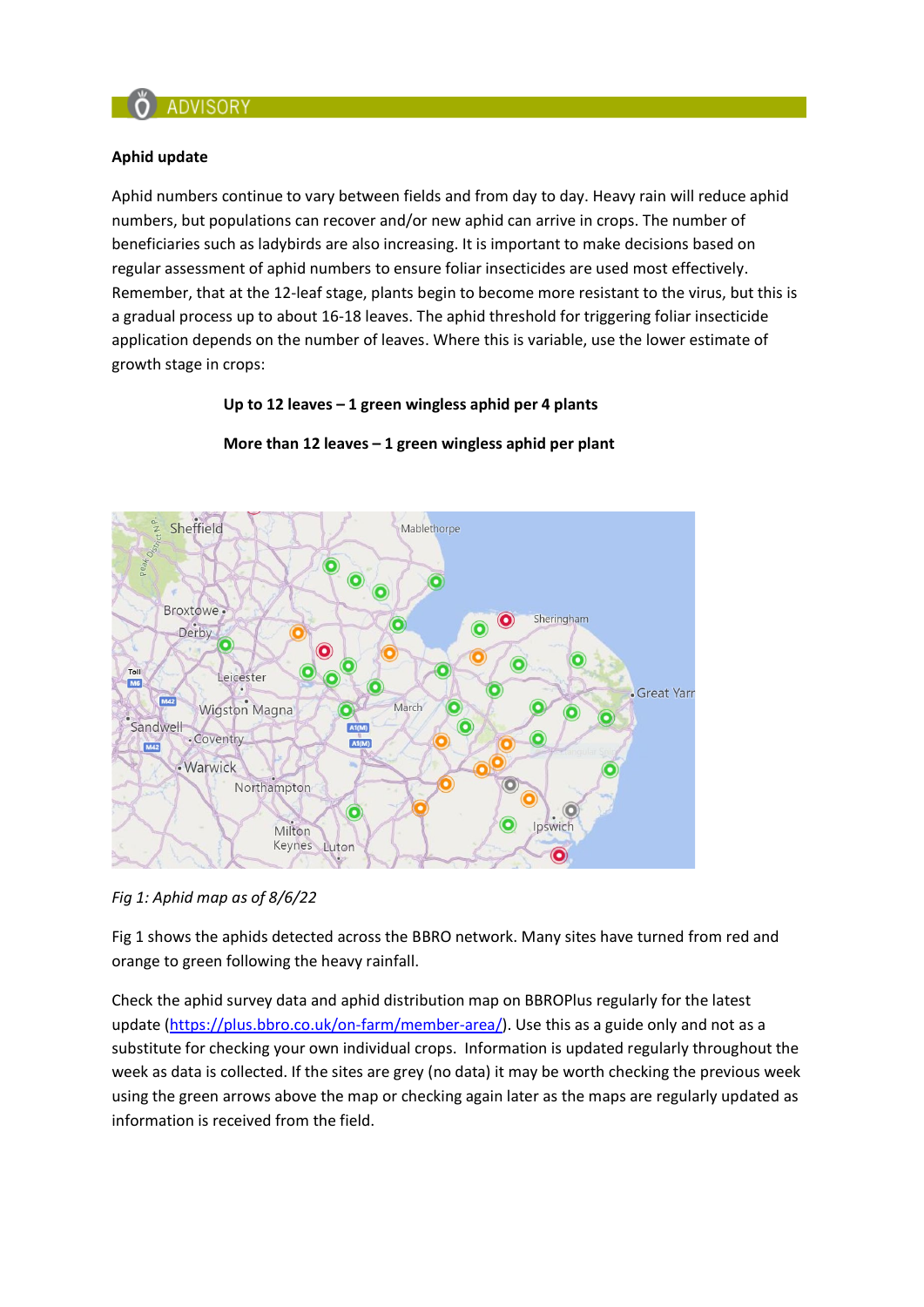

*Fig.2 The effect of leaf number on aphid reproduction* 

Fig. 2 shows the effect of leaf number on aphid reproduction, highlighting how more mature plants become increasingly poor hosts, reducing the number of new winged adults prodcued and therefore the spread of virus within and between crops. At the 15-leaf stage aphid production is reduced by >60% compared to the very youngest plants.



*Fig.3 Typical 10-12 leaf stage plant*

## **Foliar disease**

**Bacterial leaf spot** - wet weather may cause localised symptoms of bacterial leaf spot. Photographs (Fig 4) are from 2021 when there were similar wet growing conditions. There may be some potential for confusion of these symptoms with those of cercospora. Bacterial leaf spot tends to occur earlier in the season and has more angular lesions on the leaf, often on the leaf margins and associated yellowing. Early cercospora infection tends to develop much later and is typified by more regular discrete circular spots.



*Fig 4: Bacterial leaf spot on left versus cercospora leaf spot on right*